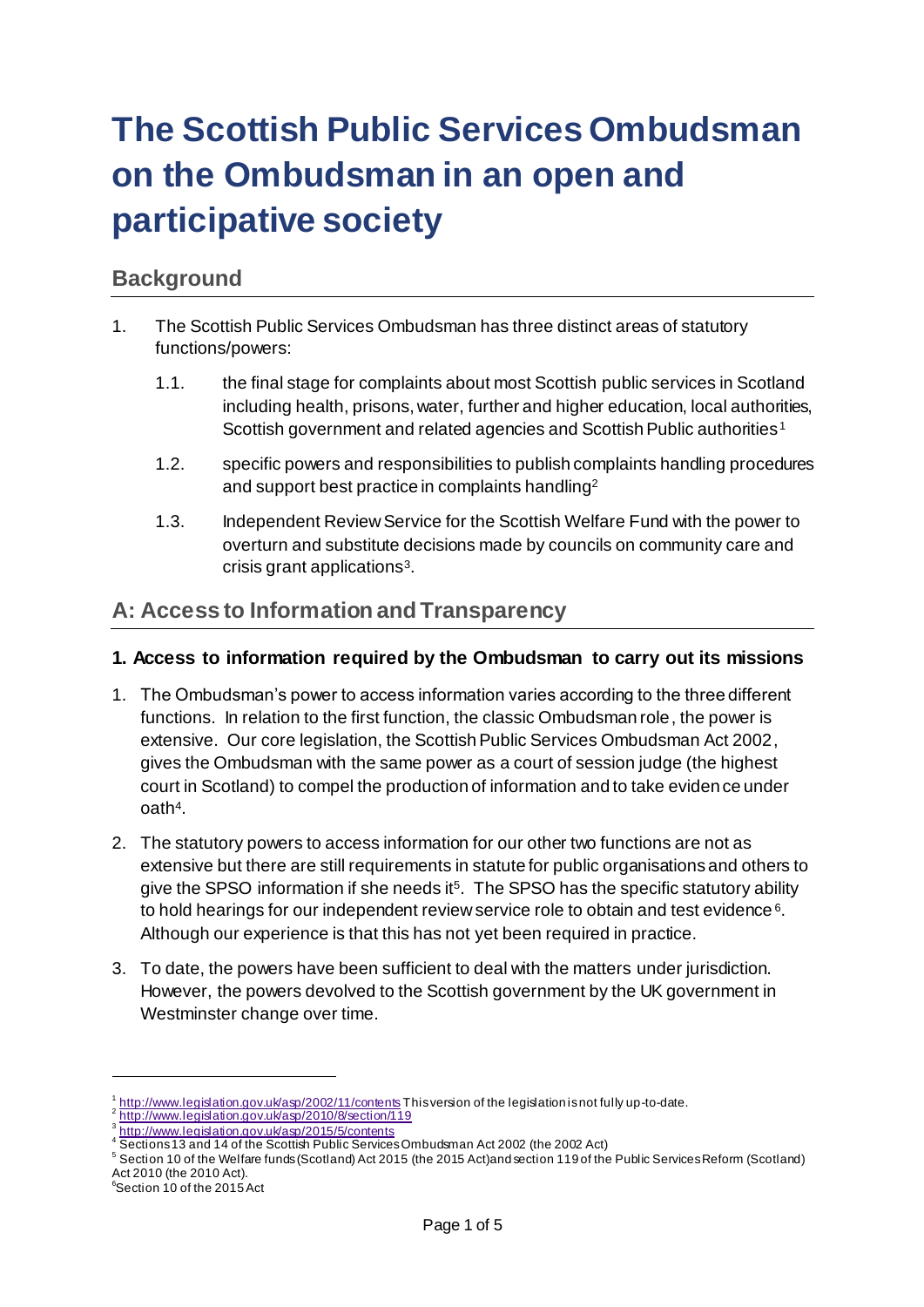- 4. Recently the Scottish Government took on responsibility for the administration and payment of some social security benefits and will be responsible for delivering public assistance for the first time this year<sup>7</sup>. The Scottish Government will be working closely with the UK Agency, the Department of Work and Pensions, who deliver this on a UKwide basis.
- 5. The SPSO's legislation is limited to matters devolved to Scotland and, despite our extensive powers to obtain information, the SPSO understands this does not apply to those UK-wide institutions. This is an issue the SPSO is in discussion about with the Scottish Government to ensure the SPSO has sufficient access to all the information needed to handle complaints relating to social security matters; wherever it is held.
- 6. The SPSO noted the questions about terrorism and the new data storage technologies with interest. There is specific provision in her legislation which means that the state cannot rely on secrecy or legislative restrictions on the disclosure of information if the SPSO is requesting information held by them for an investigation<sup>8</sup>. The organisation has not yet had experience of information held in a form of storage that we could not access. We have though had to consider and take steps to ensure that information transferred to and from our office can be transferred safely and securely. The SPSO uses the Government's secure network to do this.

## **2. Access to information held by this office**

- 7. The SPSO is subject to the Freedom of Information Scotland Act 2002 (FOISA) and the Environmental Information (Scotland) Regulations 2004 (EIRS). Like other public bodies in Scotland, the SPSO must publish information in line with a publication scheme and respond to information requests within 20 working days. If information is refused an applicant can ask the organisation to review its decision: the SPSO must respond to those within 20 working days. If an applicant remains dissatisfied they can appeal to the Scottish Information Commissioner (SIC) who issues a binding decision about the application by the SPSO of access to information law. The SIC's decision can only be changed on successful appeal to the Court of Session.
- 8. The SPSO's legislation contains specific legislative restrictions relating to her complaints and independent review service functions. These limit her ability to disclose information obtained during an investigation or when undertaking her independent review role.<sup>9</sup> This applies across all the categories of information. The SPSO can only disclose or give access to such information if it is for specified purposes. These purposes include the making of public reports and the SPSO produces anonymised reports on many of the cases considered. The SPSO also produces extensive statistical information on this work.
- 9. In practice the majority of information the SPSO publishes and discloses is corporate information, and advice and guidance about the SPSO's services and complaints handling.

l

 $7$  More information can be found here: https://beta.gov.scot/policies/social-security/

 $^8$  Section 13 (5) of the 2002 Act

<sup>9</sup> Section 19 of the 2002 Act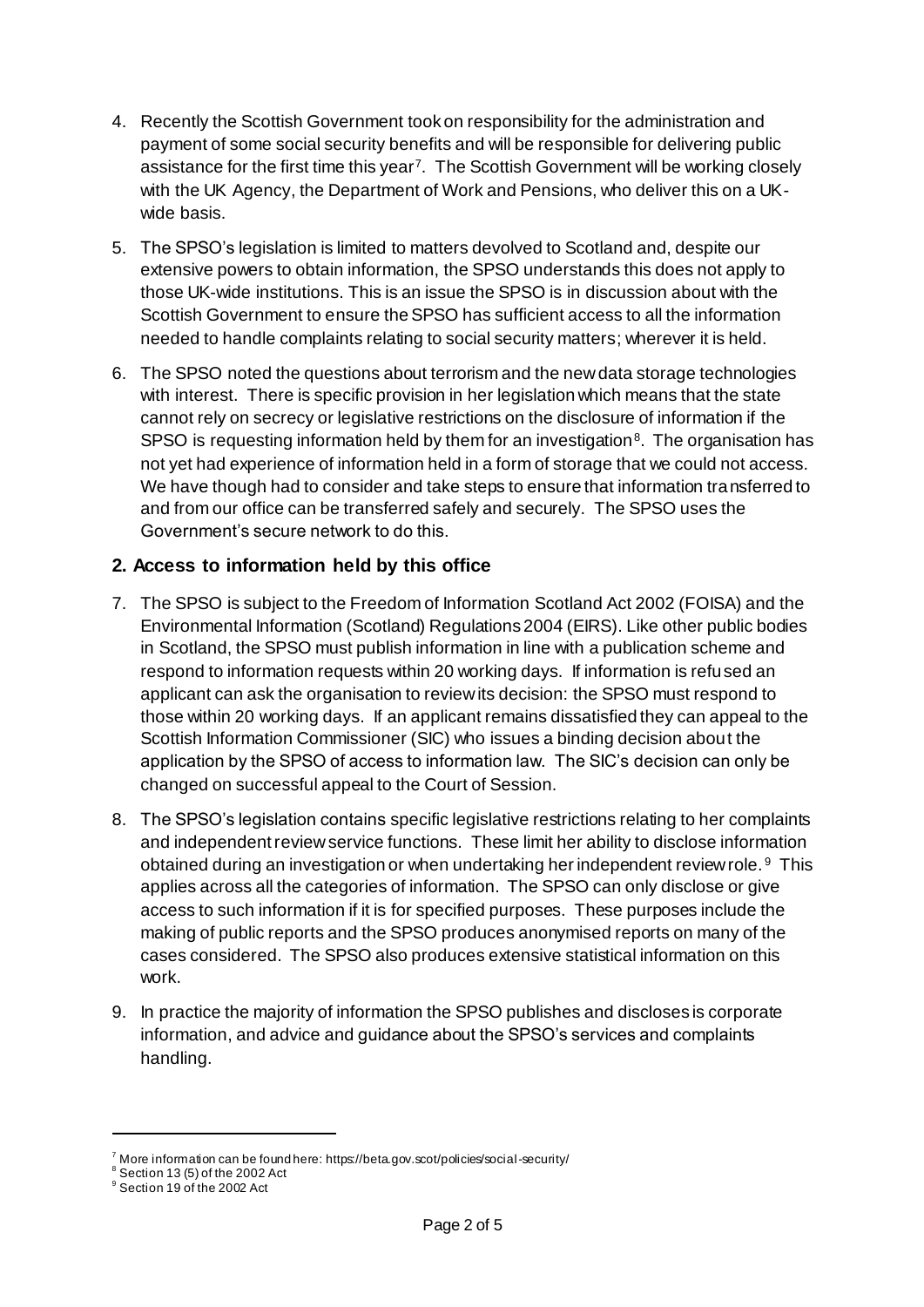- 10. In terms of her decisions, the SPSO publishes all decision reports laid before the Scottish Parliament, and anonymised summaries of decisions closed by letter to the parties<sup>10</sup>.
- 11. The SPSO is also obliged, in common with other public organisations, to publish a range of standard accounts information, other additional corporate information for example demonstrating they achieve best value<sup>11</sup> and on climate change<sup>12</sup>.
- 12. SPSO is subject to the rules that protect personal data through UK-wide data protection legislation, this legislation is overseen by the UK Information Commissioner's office  $(ICO)<sup>13</sup>$ . Individuals can access their own personal data that the SPSO may hold by making a subject access request. The SPSO is required to respond to SARs within 40 calendar days. If requests are refused, the applicant can ask the ICO to consider whether the SPSO should disclose the information.
- 13. At present, the SPSO's legislation lists organisations and functions, to which she can disclose information obtained during investigation if it is relevant to their specified functions. This includes the ability to share information with Audit Scotland if we had concern about fraud or the SIC or ICO if we have concerns we have seen a breach of freedom of information schemes<sup>14</sup>.
- 14. The legislative limitations on sharing information are complex. The SPSO considers they are limiting her ability to share information with other public organisations to support wider public service improvement.

### **3. Changes to the relationship between the SPSO and access to information**

- 15.Providing individual redress for injustice caused by maladministration remains central to the purpose of this office. However, changes in the Ombudsman's role in recent years have led to a significant shift of emphasis towards public service improvement and prevention of maladministration leading to injustice, using the learning from complaints,. To support this, the SPSO has requested legislative changes to her powers to share information. This would allow the SPSO to share information with a broader range of regulators and scrutiny organisations than she can currently.
- 16. The SPSO is seeking to have her powers extended to include:
	- organisations responsible for scrutinising the quality of healthcare provision and the registration of healthcare professionals. At present she is limited to sharing trends or statistical information and can only share information from an investigation if it is in a public report or if there is an identifiable threat to health or safety.
	- anonymised information for the purposes of learning and training. At present, she can only do so for the purposes of reporting on individual cases and sometimes we hold information that others could learn from and that it would be relatively easy to anonymise but is not suitable to include in a public report of an individual case.

l

<sup>&</sup>lt;sup>0</sup> <https://www.spso.org.uk/our-findings>

<sup>11</sup> [https://www.spso.org.uk/sites/spso/files/communications\\_material/annual\\_accounts/SPSOAnnualAccounts2016-](https://www.spso.org.uk/sites/spso/files/communications_material/annual_accounts/SPSOAnnualAccounts2016-17FINAL.PDF)

[<sup>17</sup>FINAL.PDF](https://www.spso.org.uk/sites/spso/files/communications_material/annual_accounts/SPSOAnnualAccounts2016-17FINAL.PDF)

<https://www.spso.org.uk/sustainability-reports> <sup>13</sup> <https://ico.org.uk/>

<sup>&</sup>lt;sup>14</sup> Section 20 and schedule 5 of the SPSO Act 2002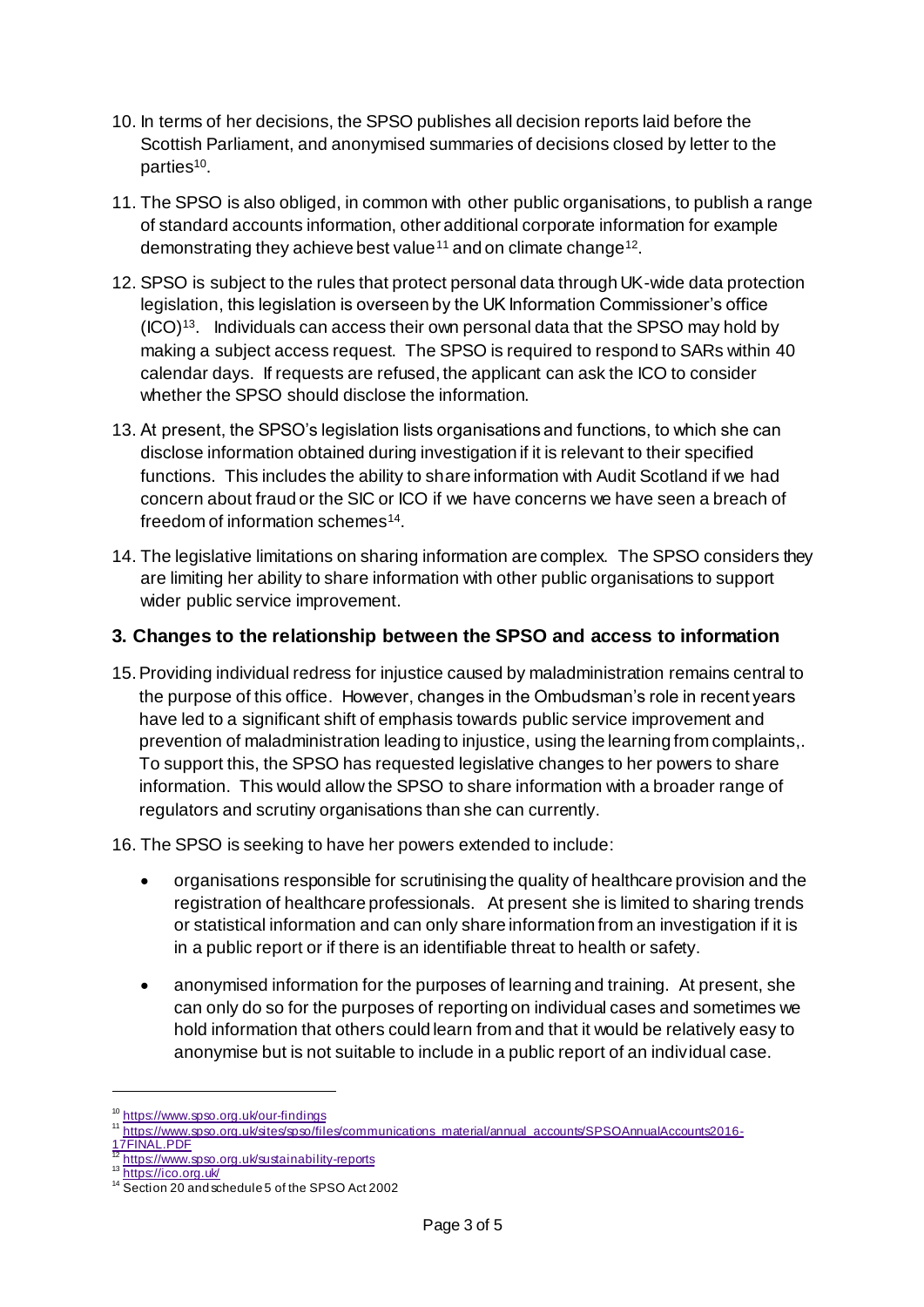- 17. The SPSO is committed to transparency and the SPSO's website provides a large amount of information including:
	- $\bullet$  links to public reports and decisions<sup>15</sup>
	- detailed statistical information which is presented in a searchable/usable format <sup>16</sup>
	- $\bullet$  information about complaints made about us<sup>17</sup>

# **B: The Ombudsman as catalyst for citizen participation**

#### **1. The Ombudsman's response to this trend**

18. The SPSO is under statutory obligations to consult when:

- creating or revising her strategic plan<sup>18</sup>
- creating or revising complaints handling procedures and principles<sup>19</sup>
- creating or revising a statement of practice for the independent review service<sup>20</sup>
- 19. The SPSO runs a series of forums and regular meetings through which different groups of stakeholders feedback their experience of the SPSO's service. This informs how services can be improved. The approach remains under constant review.

#### **2. How should the Ombudsman respond**

- 20. The SPSO is supportive of citizen participation. In addition to moving towards developing her approach to the SPSO's services to include greater co-production with those who use and are impacted by her services, the SPSO takes every opportunity to become involved in a support, or "critical friend" capacity in relation to wider public sector improvement.
- 21. The SPSO sees her role as supporting public service improvement and citizen coproduction, but not leading on it, except where it directly involves complaint handling.
- 22. The SPSO is concerned that the move to digital participation and access may exclude individuals who do not have the ability to or choose not to access services in this way. The SPSO considers an Ombudsman should use their influence to protect citizens ability to have equal and simple access to services and participation.

#### **3. Presence on social media**

23. The SPSO has a twitter account which is used for the dissemination of information<sup>21</sup> and to signpost people to ways to access our service or to other sources of advice and support, finding it a useful channel for publicising our work. The SPSO does not use this

 $\overline{a}$ 

<sup>&</sup>lt;sup>15</sup> <https://www.spso.org.uk/our-findings>

<sup>&</sup>lt;sup>16</sup> <https://www.spso.org.uk/statistics>

<sup>&</sup>lt;sup>17</sup> <https://www.spso.org.uk/complaints-about-our-service>

<sup>&</sup>lt;sup>18</sup> Section 17A of the 2002 Act <sup>19</sup> Sections 16A and B of the 2002 Act

<sup>&</sup>lt;sup>20</sup> Section 9 of the 2015 Act

<sup>&</sup>lt;sup>21</sup> [https://twitter.com/SPSO\\_Ombudsman](https://twitter.com/SPSO_Ombudsman)